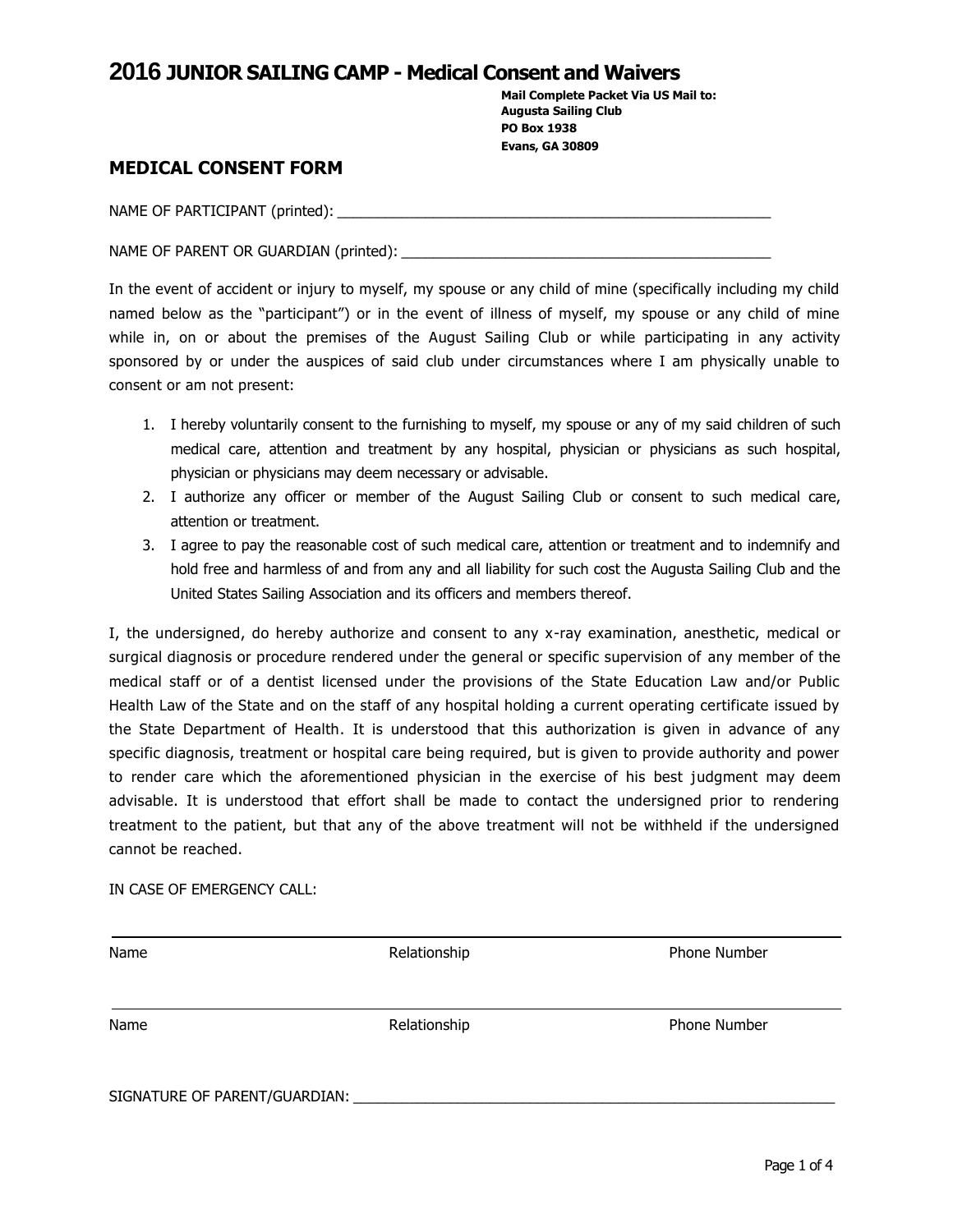**Mail Complete Packet Via US Mail to: Augusta Sailing Club PO Box 1938 Evans, GA 30809**

## **MEDICAL CONSENT FORM continued...**

PHYSICIAN WHO CONDUCTED YOUR MOST RECENT PHYSICAL EXAMINATION:

| Name                         | Date of Exam | <b>Phone Number</b> |
|------------------------------|--------------|---------------------|
| <b>HEALTH CARE PROVIDER:</b> |              |                     |
| INSURANCE ID NUMBER:         |              |                     |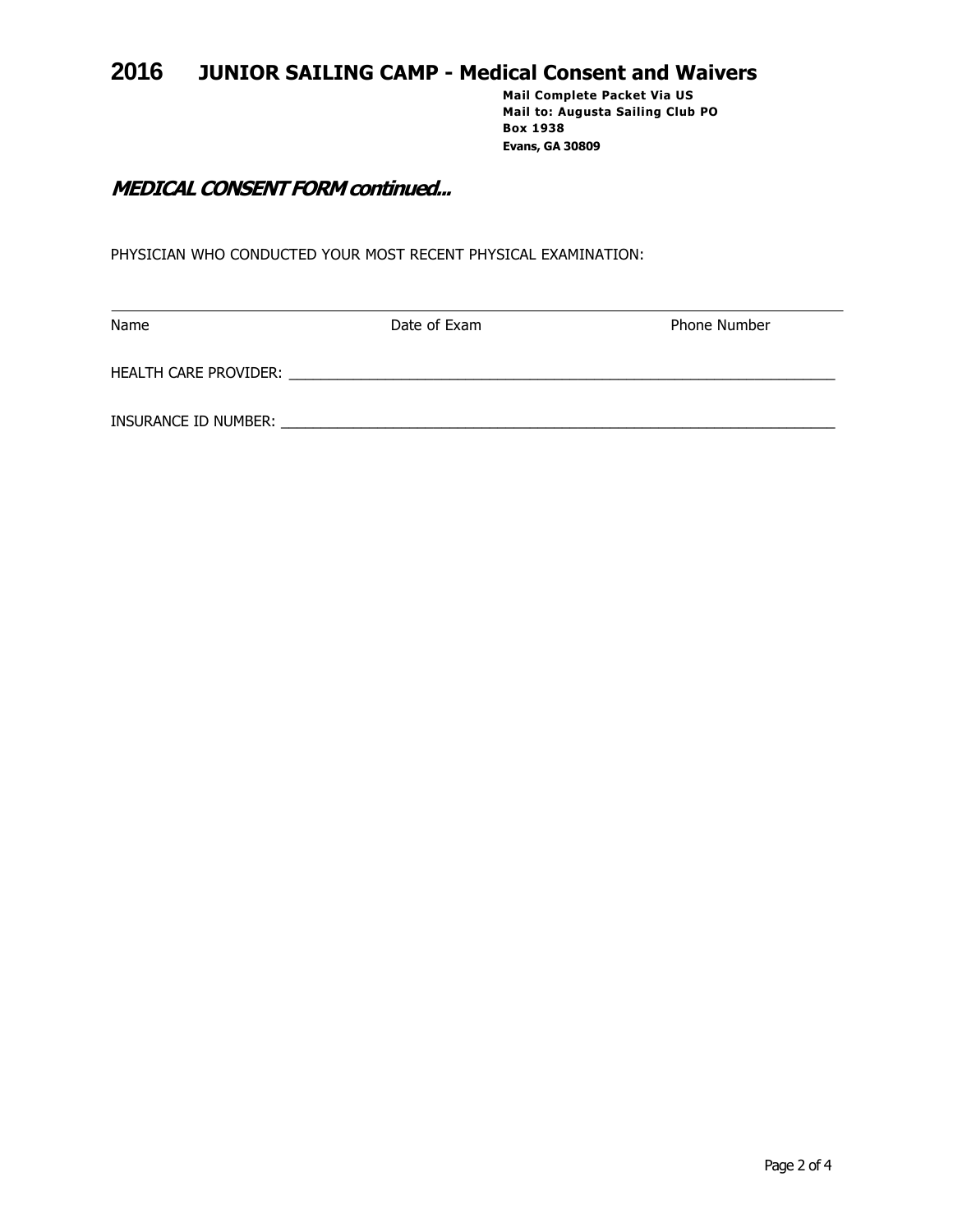**Mail Complete Packet Via US Mail to: Augusta Sailing Club PO Box 1938 Evans, GA 30809**

#### **WAIVER, RELEASE AND INDEMNITY AGREEMENT**

For and in consideration of permitting (participants name)\_\_\_\_\_\_\_\_\_\_\_\_\_\_\_\_\_\_\_\_\_\_\_\_\_\_\_\_\_\_\_\_\_\_\_\_ to enroll in and participate in activities and class instruction of 2015 2014 Summer Sailing Camp, given by the Augusta Sailing Club, Inc., in the City of Appling, County of Columbia and State of Georgia, beginning on the \_\_\_\_\_\_\_\_\_\_\_\_\_\_\_\_ , the Undersigned hereby voluntarily releases, discharges, waives and relinquishes any and all actions of causes of action for personal injury, property damage or wrongful death occurring to him/herself arising as a result of engaging in, receiving instructions in said activities incidental thereto, understanding that sailing is a water sport and therefore subject to hazards or injustices pertaining to but not limited to elements of weather, water and boating, wherever or however the same may occur and for whatever period said activities or instructions may continue, and the Undersigned does for him/herself, his/her heirs, executors, administrators and assigns hereby release, waive, discharge and relinquish any action of causes of action, aforesaid, which may hereafter arise for him/herself and for his/her estate, and agrees that under no circumstances will he/she or his/her heirs, executors, administrators and assigns prosecute, present and claim for personal injury, property damage or wrongful death against eh Augusta Sailing Club or any of its officers, agents, servants or employees for any of said causes of action, whether the same shall arise by the negligence of any of said persons or otherwise.

|                                                                                     | BY THIS |
|-------------------------------------------------------------------------------------|---------|
| INSTRUMENT, TO EXEMPT AND RELIEVE (2) AUGUSTA SAILING CLUB, INC. FROM LIABILITY FOR |         |
| PERSONAL INJURY, PROPERTY DAMAGE OR WRONGFUL DEATH CAUSED BY NEGLIGENCE.            |         |

The Undersigned, for him/herself, his/her heir, executor, administrators or assigns, agrees that in the event any claim for personal injury, property damage or wrongful death shall be prosecuted against (2) Augusta Sailing Club, Inc., he/she shall indemnify and save harmless the Augusta Sailing Club, Inc. from any and all claims or causes of action by whomever or wherever made or presented for personal injuries, property damage or wrongful death.

They Undersigned acknowledges that he/she has read the foregoing two paragraphs, has been fully and completely advised of the potential dangers incidental to engaging in the activity and instructing of sailing and is fully aware of the legal consequences of signing the within instrument.

**Signature of Student Date**

**Signature of Parent/Guardian Date**